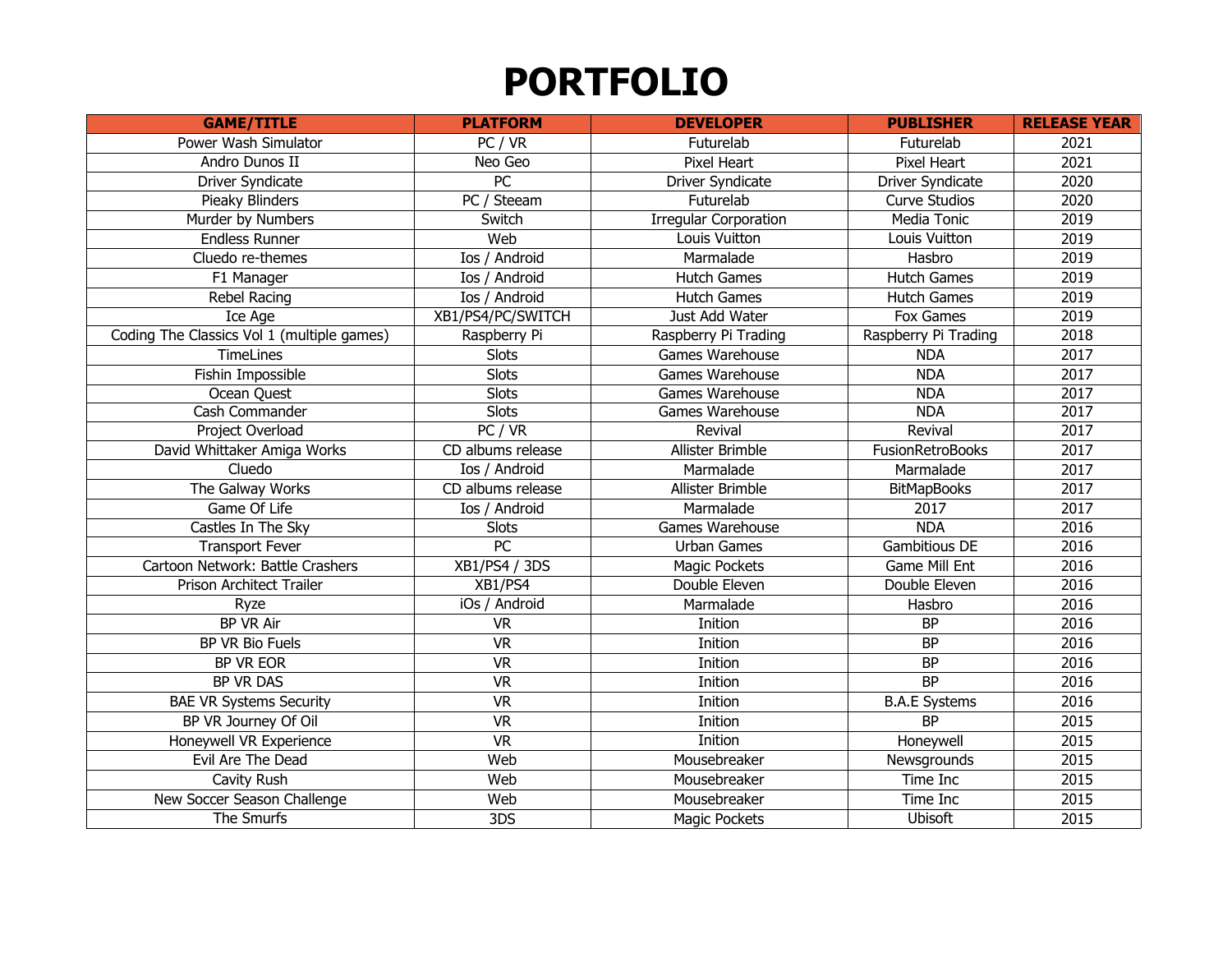| <b>Star Wars</b>                     | Jakks Pacific        | Hotgen                       | Jakks Pacific              | 2015 |
|--------------------------------------|----------------------|------------------------------|----------------------------|------|
| <b>Goat Simulator Trailers</b>       | XB1/360              | Double Eleven                | Double Eleven              | 2015 |
| Transformers: Robots In Disguise     | IOS / Android        | Marmalade                    | Hasbro                     | 2014 |
| Buzzhopper And The Stone Of Plenty   | Web                  | Unit 9                       | Unit 9                     | 2014 |
| Jekyll & Hyde                        | <b>Slots</b>         | <b>NDA</b>                   | <b>NDA</b>                 | 2014 |
| Koi Pop                              | Flash/iOS/HTML5      | <b>NDA</b>                   | <b>NDA</b>                 | 2014 |
| Fortune Speller                      | Flash/iOS/HTML5      | <b>NDA</b>                   | <b>NDA</b>                 | 2014 |
| Sudocake                             | Flash/iOS/HTML5      | <b>NDA</b>                   | <b>NDA</b>                 | 2014 |
| Scrabble: The Classic Word Game      | <b>Windows App</b>   | Marmalade                    | Microsoft                  | 2014 |
| <b>Aztec Curse</b>                   | Web                  | <b>IPC Media</b>             | <b>IPC Media</b>           | 2014 |
| Soccer Monkey                        | $\overline{10S}$     | <b>Sock Monkey Studios</b>   | <b>Sock Monkey Studios</b> | 2014 |
| DC Universe                          | Jakks Tv System      | Hotgen                       | Jakks Pacific              | 2014 |
| Power Rangers Megaforce              | Jakks Tv System      | Hotgen                       | Jakks Pacific              | 2014 |
| Teenage Mutant Ninja Turtles         | Jakks Tv System      | Hotgen                       | Jakks Pacific              | 2014 |
| Teenage Mutant Ninja Turtles         | Nintendo 3DS         | Magic Pockets                | Activision                 | 2014 |
| Frozen Synapse Prime                 | PS3/PS Vita/PC       | Double Eleven                | Double Eleven              | 2014 |
| Tofu: Fury                           | Amazon Firephone     | Hotgen                       | Amazon                     | 2014 |
| Connect 4: Quads                     | Chromecast           | Marmalade                    | Hasbro                     | 2014 |
| Scrabble Blitz                       | Chromecast           | Marmalade                    | Hasbro                     | 2014 |
| Littlest Pet Shop                    | <b>IOS</b> / Android | Marmalade                    | Hasbro                     | 2014 |
| <b>Train Fever</b>                   | PC                   | <b>Urban Games</b>           | <b>Urban Games</b>         | 2014 |
| Switchcraft                          | iOS                  | Jetstone Studios             | Jetstone Studios           | 2014 |
| Hasbro Arcade                        | IOS / Android        | Marmalade                    | Hasbro                     | 2013 |
| <b>Bratz Fashion Boutique</b>        | Nintendo 3DS/DS      | Magic Pockets                | Activision                 | 2013 |
| Katsuma Unleashed                    | Nintendo 3DS / DS    | Sumo Digital                 | Mind Candy                 | 2013 |
| Soap Islands                         | Facebook             | Picaboum France              | Picaboum France            | 2013 |
| Monsteurs                            | Facebook             | Picaboum France              | Picaboum France            | 2013 |
| Pro Foosball                         | PS3                  | Quirkat                      | Sony Computer Ent          | 2013 |
| <b>Buba</b>                          | PS Mobile / iOS      | Quirkat                      | Quirkat                    | 2013 |
| Decromancer                          | iOS                  | Unit 9                       | Unit 9                     | 2013 |
| Fluidity: Spin Cycle                 | Nintendo 3DS         | <b>Curve Studios</b>         | Nintendo                   | 2012 |
| Moshi Monsters: Moshlings Theme Park | Nintendo 3DS/DS      | <b>Black Lantern Studios</b> | Activision                 | 2012 |
| Imagine Fashion World 3D             | Nintendo 3DS         | Magic Pockets                | Ubisoft                    | 2012 |
| Tumble Island                        | Facebook             | Arooga                       | Arooga                     | 2012 |
| Bejewelled 3                         | Nindendo DS          | Popcap Games                 | Popcap Games               | 2012 |
| Doodle Ducks                         | iOS                  | Hotgen                       | Hotgen                     | 2012 |
| <b>Tofu Collection</b>               | Nintendo DS          | Hotgen                       | <b>Rising Star Games</b>   | 2012 |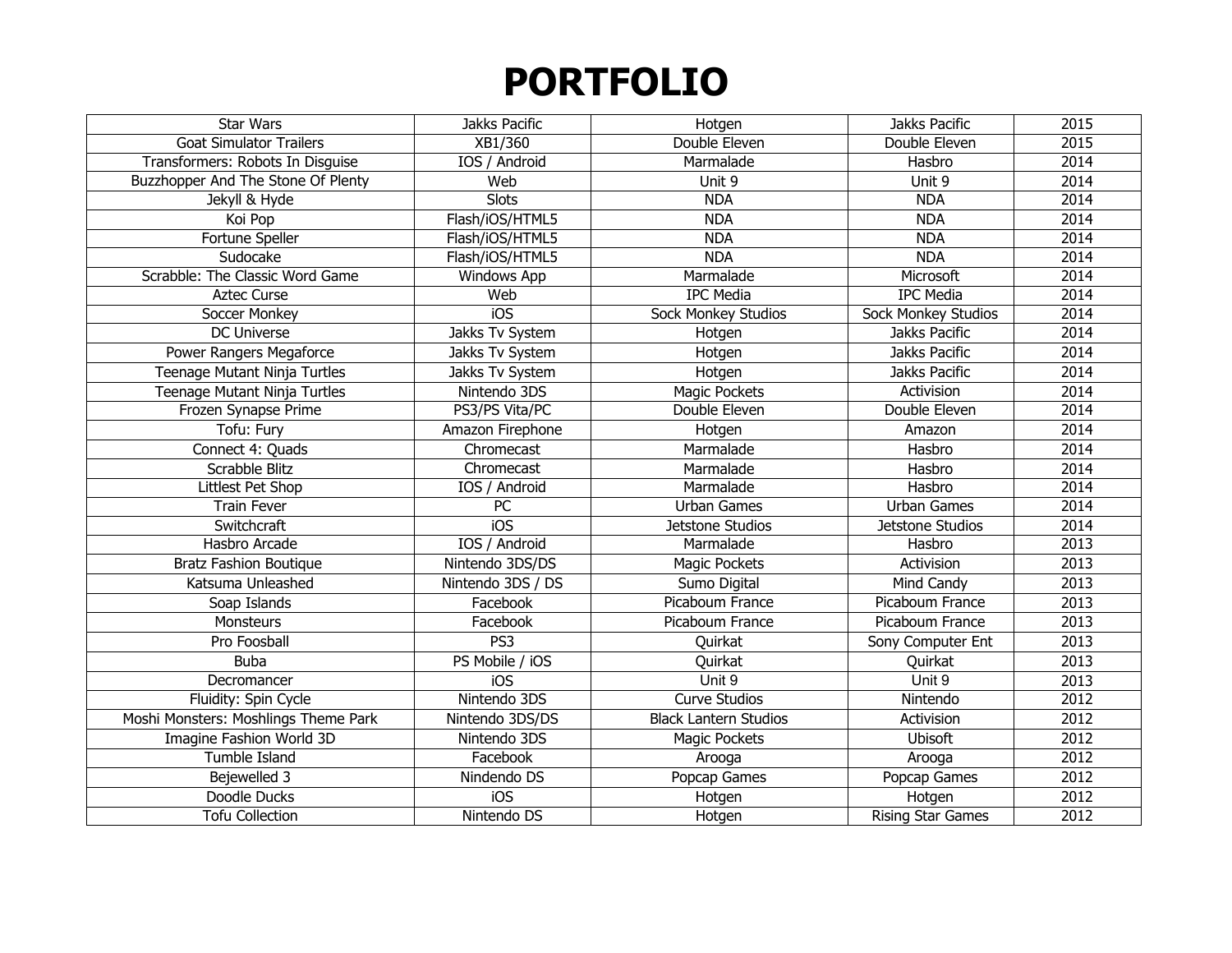| Smooty Tales                             | Facebook         | Kobojo                             | Kobojo                 | 2012 |
|------------------------------------------|------------------|------------------------------------|------------------------|------|
| Table Hockey                             | PS Vita          | 4 Door Lemon                       | Sony Computer Ent      | 2012 |
| Total Football / Total Soccer            | PS Vita          | 4 Door Lemon                       | Sony Computer Ent      | 2012 |
| Lets Ride! Best In Breed 3D              | Nintendo 3DS     | <b>Smackdown Productions</b>       | <b>THQ</b>             | 2012 |
| The Lighthouse HD                        | iPad             | 4 Door Lemon                       | Kavcom                 | 2012 |
| Gogo's Crazy Bones                       | Nintendo DS      | <b>Black Lantern Studios</b>       | Game Mill Publishing   | 2012 |
| Pets Paradise Resort 3D                  | Nintendo 3DS     | Neopica                            | <b>DTP</b>             | 2011 |
| Dagedar                                  | Nintendo DS      | <b>Black Lantern Studios</b>       | Game Mill Publishing   | 2011 |
| Harry Potter: Deathly Hallows Prt2       | Nintendo DS      | Full Fat                           | <b>Electronic Arts</b> | 2011 |
| Tofu <sub>2</sub>                        | iOS              | Hotgen                             | Hotgen                 | 2011 |
| Avatingo                                 | Facebook         | Quick Think Media                  | Quick Think Media      | 2011 |
| Einstein's Brain Power                   | Nintendo DS      | Route 1 Games                      | Zoo Games Inc          | 2011 |
| Hop                                      | Nintendo DS      | Engine Software                    | 505 Games              | 2011 |
| Fluidity/Hydroventure                    | Nintendo Wii     | <b>Curve Studios</b>               | Nintendo               | 2010 |
| Game Of Life                             | iOS              | Hotgen                             | Hotgen                 | 2010 |
| <b>Steamworld Tower Defence</b>          | Nintendo DS      | Image & Form                       | Image & Form           | 2010 |
| You Are The Umpire                       | iOS              | 4 Door Lemon                       | 4 Door Lemon           | 2010 |
| You Are The Ref                          | $\overline{10S}$ | 4 Door Lemon                       | 4 Door Lemon           | 2010 |
| Sonic & Sega All Star Racing             | Nintendo DS      | Sumo Digital                       | Sega                   | 2010 |
| Backugan Battle Trainer                  | Nintendo DS      | <b>Magic Pockets</b>               | Activision             | 2010 |
| Trackmania 2                             | Nintendo DS      | <b>Firebrand Games</b>             | Focus                  | 2010 |
| <b>Billabong Surf</b>                    | iOS              | <b>Biodroid Entertainment</b>      | Apple                  | 2010 |
| Disney's A Christmas Carol               | Nintendo DS      | Sumo Digital                       | Disney Interactive     | 2009 |
| Foto Face: The Face Stealer Strikes      | Nintendo DS      | Hotgen                             | <b>Electronic Arts</b> | 2009 |
| I'm A CelebrityGet Me Out Of Here!       | Nintendo DS      | <b>Smackdown Productions</b>       | Mindscape              | 2009 |
| Planet 51                                | Nintendo DS      | <b>Firebrand Games</b>             | Sega                   | 2009 |
| Petz Pony Beauty Pageant                 | Nintendo DS      | Hotgen                             | <b>Ubisoft</b>         | 2009 |
| Fort Boyarde 3                           | Nintendo DS      | Dream On                           | Mindscape              | 2009 |
| Take A Break's: Puzzle Master            | Nintendo DS      | Pitstop Productions, Route 1 Games | Ubisoft                | 2009 |
| Overlord                                 | Nintendo DS      | Pitstop Productions, Climax        | Codemasters            | 2009 |
| Singscene Rock                           | Jakks Tv System  | Hotgen                             | Jakks Pacific          | 2009 |
| Singscene Country                        | Jakks Tv System  | Hotgen                             | Jakks Pacific          | 2009 |
| Singscene Pop                            | Jakks Tv System  | Hotgen                             | Jakks Pacific          | 2009 |
| Star Wars: Republic Squadron             | Jakks Tv System  | Hotgen                             | Jakks Pacific          | 2009 |
| Spongebob Squarepants: Bikini Bottom 500 | Jakks Tv System  | Hotgen                             | Jakks Pacific          | 2009 |
| Phineas And Ferb                         | Jakks Tv System  | Hotgen                             | Jakks Pacific          | 2009 |
| The Price Is Right                       | Jakks Tv System  | Hotgen                             | Jakks Pacific          | 2009 |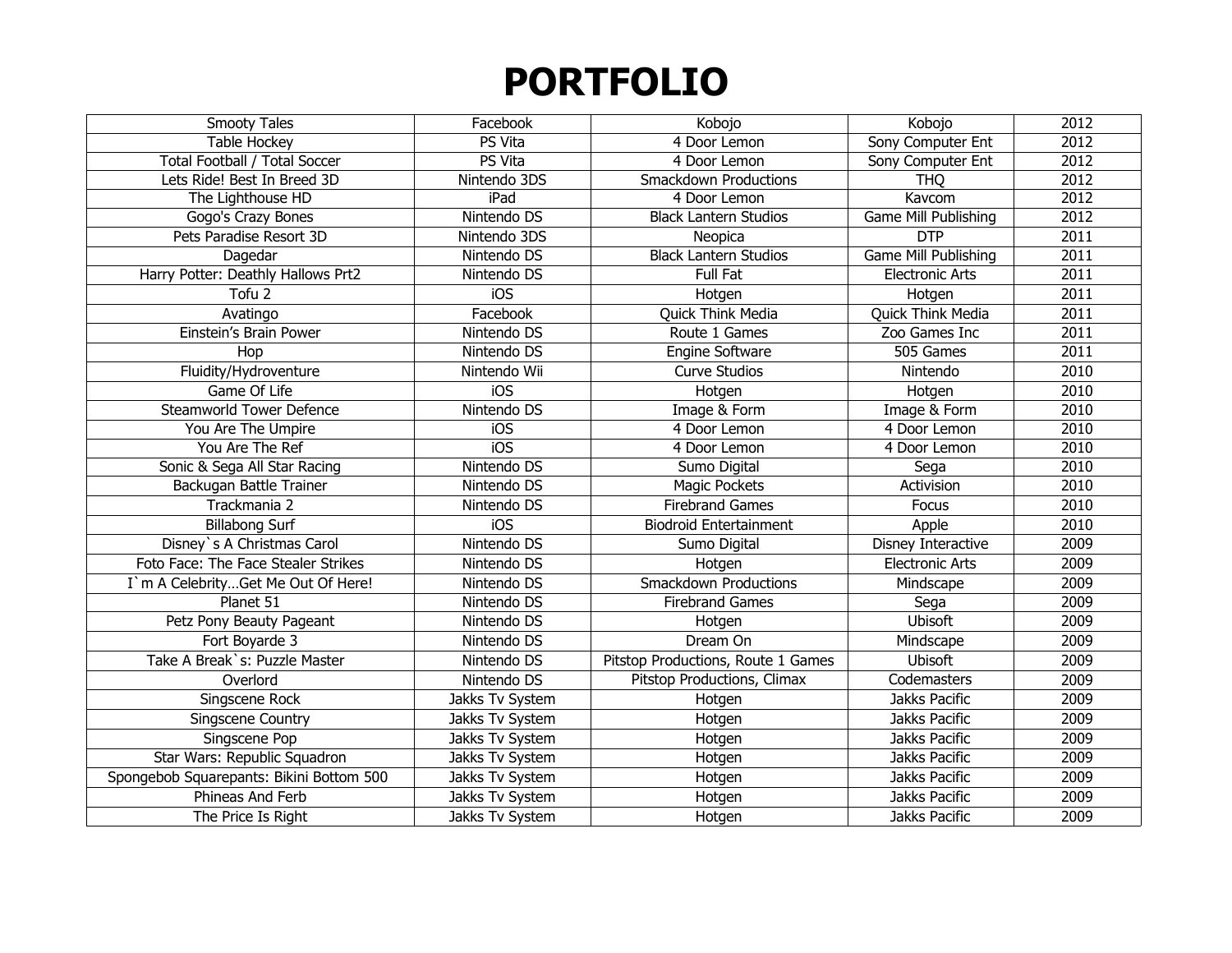| <b>Toy Story</b>                  | Jakks Tv System     | Hotgen                       | Jakks Pacific          | 2009 |
|-----------------------------------|---------------------|------------------------------|------------------------|------|
| Hanna Montana 2                   | Jakks Tv System     | Hotgen                       | Jakks Pacific          | 2008 |
| <b>High School Musical</b>        | Jakks Tv System     | Hotgen                       | Jakks Pacific          | 2008 |
| Camp Rock                         | Jakks Tv System     | Hotgen                       | Jakks Pacific          | 2008 |
| Wall-E                            | Jakks Tv System     | Hotgen                       | Jakks Pacific          | 2008 |
| Need For Speed Undercover         | PS2/Wii/PSP         | Exient                       | <b>Electronic Arts</b> | 2008 |
| Fort Boyarde 2                    | Nintendo DS         | Dream On                     | Mindscape              | 2008 |
| My Pet Pony                       | Nintendo DS         | Gimagin                      | 505 Games              | 2008 |
| 1 VS 100                          | Nintendo DS         | Gimagin                      | Mindscape              | 2008 |
| Mes Gallops 3D                    | Nintendo DS         | <b>GOST</b>                  |                        | 2008 |
| Lets Play Mum                     | Nintendo DS         | Zig Zag Island               | Deepsilver             | 2008 |
| Lets Play Shops                   | Nintendo DS         | Zig Zag Island               | Deepsilver             | 2008 |
| Lets Play Schools                 | Nintendo DS         | Zig Zag Island               | Deepsilver             | 2008 |
| Football Director DS              | Nintendo DS         | Four Door Lemon              | Pinnacle               | 2008 |
| <b>Puzzler Collection</b>         | Nintendo DS/Wii/PS2 | Tuna Tech                    | <b>Ubisoft</b>         | 2008 |
| My Horse & Me 2                   | Nintendo DS         | <b>Mistic Software</b>       | Atari                  | 2008 |
| Trackmania                        | Nintendo DS         | <b>Firebrand Games</b>       | Focus                  | 2008 |
| G.R.I.D                           | Nintendo DS         | <b>Firebrand Games</b>       | Codemasters            | 2008 |
| Koh Lanta (3 Versions)            | Nintendo DS         | <b>Smackdown Productions</b> | Mindscape              | 2008 |
| New International Track And Field | Nintendo DS         | Sumo digital                 | Konami                 | 2008 |
| Go Sudoku                         | Playstation 3       | Sumo digital                 | <b>SCE</b>             | 2007 |
| Hanna Montana 4 In 1              | Jakks Tv System     | Hotgen                       | Jakks Pacific          | 2007 |
| Hanna Montana Deluxe              | Jakks Tv System     | Hotgen                       | Jakks Pacific          | 2007 |
| Deal Or No Deal (FRE)             | Nintendo DS         | <b>Ginger Studios</b>        | Mindscape              | 2007 |
| Deal Or No Deal (ITA)             | Nintendo DS         | <b>Ginger Studios</b>        | Mindscape              | 2007 |
| Deal Or No Deal (GER)             | Nintendo DS         | <b>Ginger Studios</b>        | Mindscape              | 2007 |
| Deal Or No Deal (UK)              | Nintendo DS         | <b>Ginger Studios</b>        | Mindscape              | 2007 |
| <b>Arctic Tale</b>                | Gameboy Advance     | <b>Atomic Planet</b>         | <b>DSI Games</b>       | 2007 |
| Deviens Miss France               | Nintendo DS         | <b>Ginger Studios</b>        | Micro Application      | 2007 |
| Fort Boyarde                      | Nintendo DS         | <b>Ginger Studios</b>        | Mindscape              | 2007 |
| Code De La Route Edition 2008     | Nintendo DS         | Dream On                     | Micro Application      | 2007 |
| Best Of Card Games                | Nintendo DS         | Dream On                     | Big Ben Interactive    | 2007 |
| Best Of Board Games               | Nintendo DS         | Dream On                     | Big Ben Interactive    | 2007 |
| Backyard Hockey                   | Nintendo DS         | Mistic Software              | Humongous              | 2007 |
| Backyard Basketball               | Nintendo DS         | Mistic Software              | Humongous              | 2007 |
| Backyard Baseball                 | Nintendo DS         | <b>Mistic Software</b>       | Humongous              | 2007 |
| Pirates Of The Carribean          | Jakks Tv System     | Hotgen                       | Disney Interactive     | 2007 |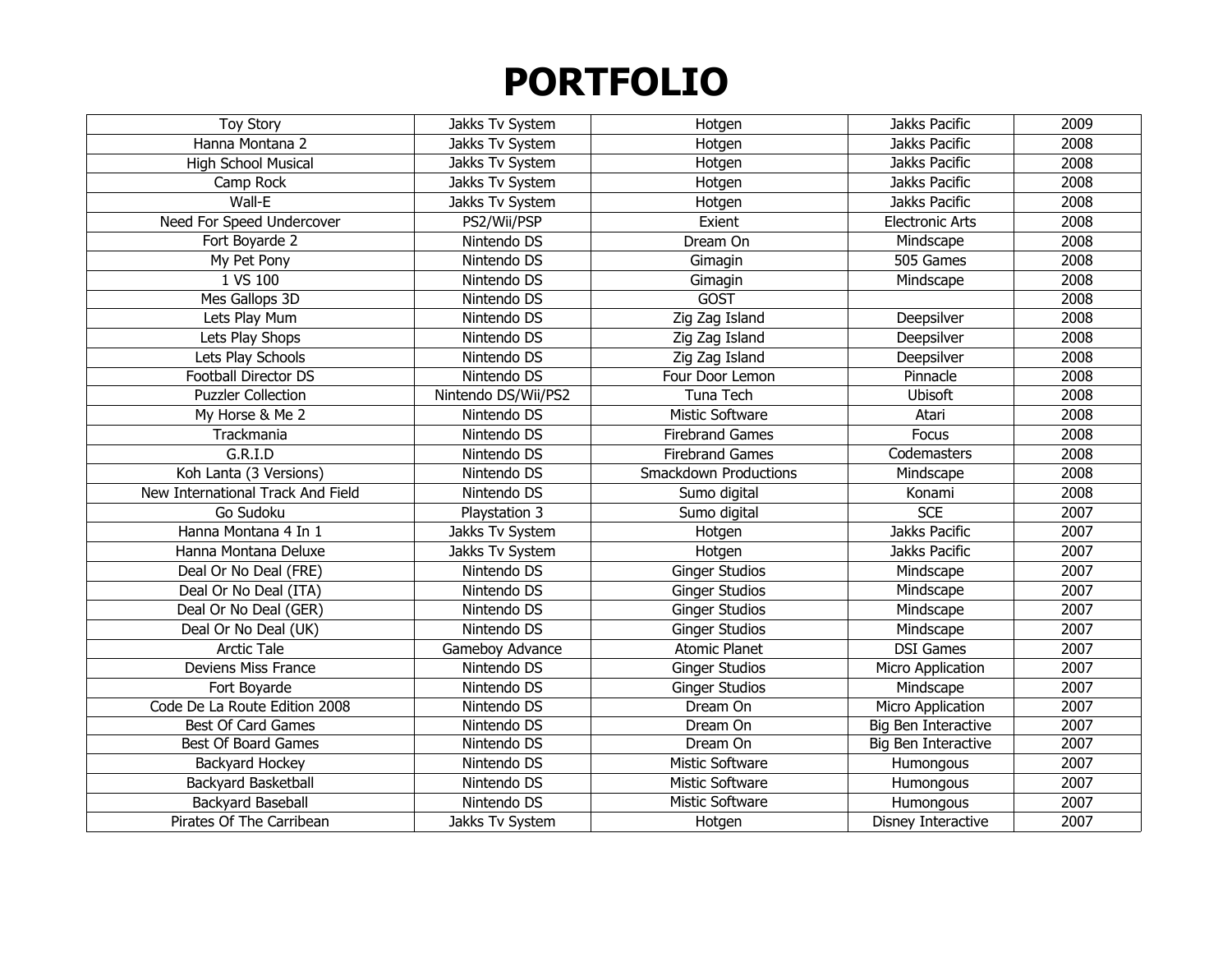| <b>Sleeping Beauty</b>                 | Jakks Tv System | Hotgen                       | Disney Interactive     | 2007 |
|----------------------------------------|-----------------|------------------------------|------------------------|------|
| Clive Barkers Jericho                  | PS3 / XBOX/ 360 | Codemasters                  | Codemasters            | 2007 |
| My Horse And I                         | Nintendo DS     | Mistic Software              | Atari                  | 2007 |
| Kid Paddle Blorks Invasion             | Nintendo DS     | <b>Mistic Software</b>       | Atari                  | 2007 |
| Asterix At The Olympics                | Nintendo DS     | <b>Smackdown Productions</b> | Atari                  | 2007 |
| Di-Gata                                | Nintendo DS     | Mistic Software              |                        | 2007 |
| <b>International Track &amp; Field</b> | Nintendo DS     | Sumo Digital                 | Konami                 | 2007 |
| Nursery Rhymes                         | Telestory       | Hotgen                       | Jakks Pacific          | 2007 |
| Clifford                               | Telestory       | Hotgen                       | Jakks Pacific          | 2007 |
| Power Rangers Mystic Force             | Jakks Tv System | Hotgen                       | Jakks Pacific          | 2007 |
| Dead And Furious                       | Nintendo DS     | Dream On                     | Virgin                 | 2006 |
| Alex Ryder Stormbreaker                | Gameboy Advance | Razorback                    | <b>THQ</b>             | 2006 |
| Garfield Nine Lives                    | Gameboy Advance | Lucky Jump Games             | The Game Factory       | 2006 |
| Xaolin Showdown                        | Nintendo DS     | Razorback                    | Konami                 | 2006 |
| Spongebob Squarepants: STP             | Telestory       | Hotgen                       | Jakks Pacific          | 2006 |
| Spongebob Squarepants: ICD             | Telestory       | Hotgen                       | Jakks Pacific          | 2006 |
| Dora The Explorer: DGTS                | Telestory       | Hotgen                       | Jakks Pacific          | 2006 |
| Dora The Explorer: DATC                | Telestory       | Hotgen                       | Jakks Pacific          | 2006 |
| Thomas The Tank Engine: TVTTS          | Telestory       | Hotgen                       | Jakks Pacific          | 2006 |
| Babar                                  | Telestory       | Hotgen                       | Jakks Pacific          | 2006 |
| <b>Bob The Builder</b>                 | Jakks Tv System | Hotgen                       | Jakks Pacific          | 2006 |
| Sesami Street                          | Jakks Tv System | Hotgen                       | Jakks Pacific          | 2006 |
| Chikka Chikka Boom Boom                | Jakks Tv System | Hotgen                       | Jakks Pacific          | 2006 |
| NFS Underground 3                      | Gameboy Advance | Pocketeers                   | <b>Electronic Arts</b> | 2006 |
| Micro Machines V4                      | Nintendo DS     | Supersonic                   | Codemasters            | 2006 |
| Dance Factory                          | Playstation 2   | Codemasters                  | Codemasters            | 2006 |
| Asterix And Obelix XXL2                | Nintendo DS     | <b>Mistic Software</b>       | Atari                  | 2006 |
| Totally Spies 2: Undercover            | Nintendo DS     | <b>Mistic Software</b>       | Atari                  | 2006 |
| Totally Spies 2: Undercover            | Gameboy Advance | Mistic Software              | Atari                  | 2006 |
| Arthur And The Invisibles              | Gameboy Advance | Mistic Software              | Atari                  | 2006 |
| Background Basketball 2                | Gameboy Advance | Mistic Software              | Atari                  | 2006 |
| Family Feud                            | Gameboy Advance | <b>Atomic Planet</b>         |                        | 2006 |
| Alien Hominid                          | Gameboy Advance | Tuna Tech                    | Zoo Publishing         | 2005 |
| <b>Bionicle Maze Of Shadows</b>        | Gameboy Advance | Razorback Devs               | <b>THQ</b>             | 2005 |
| Noddy A Day In Toyland                 | Gameboy Advance | Lucky Jump Games             | The Game Factory       | 2005 |
| Dawn Of War                            | Nokia N-Gage    | Razorback Devs               | Nokia                  | 2005 |
| Wheel Of Fortune                       | Jakks Tv System | Hotgen                       | Jakks Pacific          | 2005 |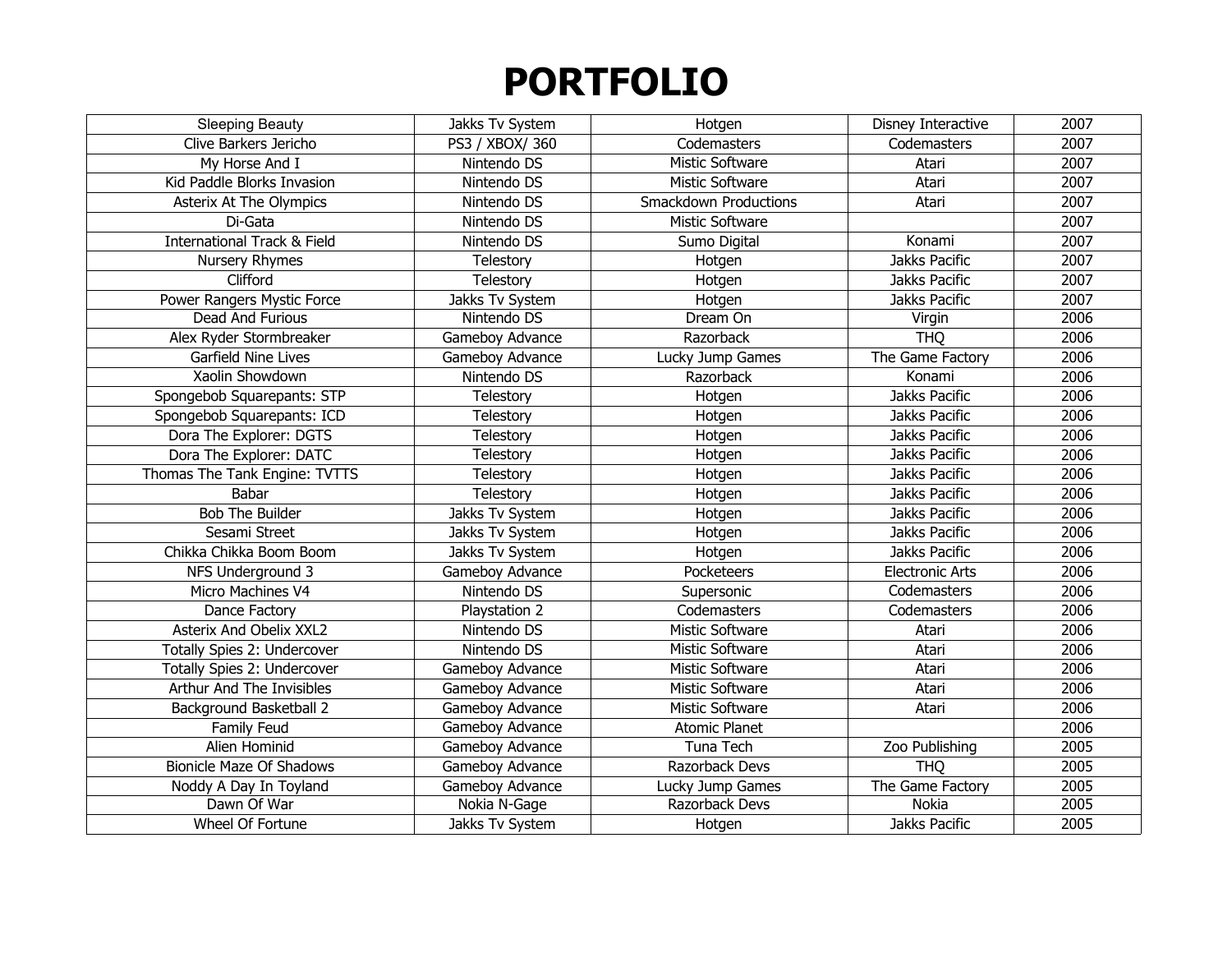| Spongebob Squarepants           | Jakks Tv System | Hotgen                 | Jakks Pacific          | 2005 |
|---------------------------------|-----------------|------------------------|------------------------|------|
| NFS Underground 2               | Nintendo DS     | Pocketeers             | <b>Electronic Arts</b> | 2005 |
| Cinderella                      | Jakks Tv System | <b>Tanico LLC</b>      | Disney Interactive     | 2005 |
| Snow White                      | Jakks Tv System | Tanico LLC             | Disney Interactive     | 2005 |
| Duel Masters Shadow Of The Code | Gameboy Advance | Mistic Software        | Atari                  | 2005 |
| Retro Atari Classics            | Nintendo DS     | Tanico LLC             | Atari                  | 2005 |
| Kid Paddle                      | Gameboy Advance | Mistic Software        | Atari                  | 2005 |
| <b>Titeuf Mission Nadia</b>     | Nintendo DS     | Dream On               | Atari                  | 2005 |
| <b>Totally Spies</b>            | Gameboy Advance | Mistic Software        | Atari                  | 2005 |
| Driver <sub>3</sub>             | Gameboy Advance | Atari                  | Atari                  | 2005 |
| Knights Lego Kingdom            | Gameboy Advance | Razorback Devs         | <b>THQ</b>             | 2004 |
| <b>Hot Wheels</b>               | Gameboy Advance | Lego                   | <b>THQ</b>             | 2004 |
| NFS Underground 2               | Gameboy Advance | Pocketeers             | <b>Electronic Arts</b> | 2004 |
| Locomotion                      | <b>PC</b>       | Chris Sawyer           | Atari                  | 2004 |
| Titeuf 2                        | Gameboy Advance | Dream on               | Atari                  | 2004 |
| Duel Masters Sempai Legends     | Gameboy Advance | <b>Mystic Software</b> | Atari                  | 2004 |
| Asterix & Obelix                | Gameboy Advance | Atari                  | Atari                  | 2004 |
| Duel Masters Kajudo Showdown    | Gameboy Advance | Mistic Software        | Atari                  | 2004 |
| Mucha Lucha                     | Gameboy Advance | Tuna Tech              | <b>Ubisoft</b>         | 2003 |
| Sega Arcade Gallery             | Gameboy Advance | Bits corp              | <b>THQ</b>             | 2003 |
| Masters Of The Universe         | Gameboy Advance | <b>Tanico LLC</b>      | <b>TDK</b>             | 2003 |
| Terminator 3                    | Gameboy Advance | <b>Tanico LLC</b>      | Infogrames             | 2003 |
| Stuntman                        | Gameboy Advance | Infogrames             | Infogrames             | 2003 |
| Medal Of Honour Infiltrator     | Gameboy Advance | Hotgen                 | <b>Electronic Arts</b> | 2003 |
| Flight Of The Falcon            | Gameboy Advance | <b>Pocket Studios</b>  | Disney Interactive     | 2003 |
| Pirates Of The Carribean        | Gameboy Advance | <b>Pocket Studios</b>  | Disney Interactive     | 2003 |
| Dr Muto                         | Gameboy Advance | Digital Eclipse        | Digital Ecclipse       | 2003 |
| World Touring Car Rally         | Gameboy Advance | Spellbound             | Codemasters            | 2003 |
| Mr Nutz                         | Gameboy Advance | Dream On               | Atari                  | 2003 |
| Stephen Gerards Total Soccer    | Gameboy Advance | Exient                 | Ubisoft                | 2002 |
| <b>Attack Of The Clones</b>     | Gameboy Advance | Dave Palmer prod.      | <b>THQ</b>             | 2002 |
| Casper                          | Gameboy Advance | Planet Interactive     | Microids               | 2002 |
| Fohlen Felix In Gefahr          | Gameboy Color   | Neon Software          | Kiddinx                | 2002 |
| Eggomania                       | Gameboy Advance | Hotgen                 | Kemco                  | 2002 |
| Eggomania                       | Gamecube        | Hotgen                 | Kemco                  | 2002 |
| Eggomania                       | X-BOX           | Hotgen                 | Kemco                  | 2002 |
| Eggomania                       | Playstation 2   | Hotgen                 | Kemco                  | 2002 |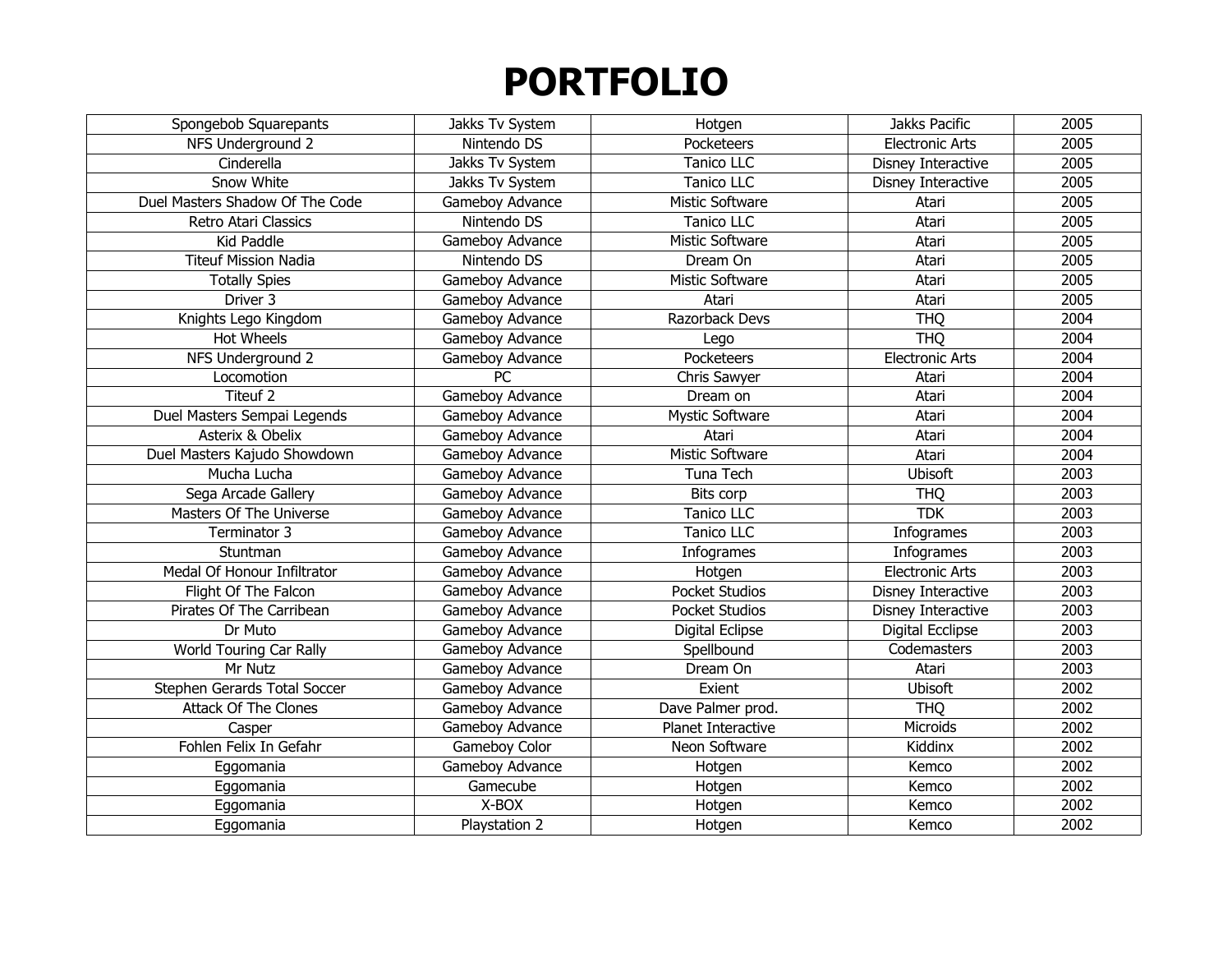| Vrally 3                             | Gameboy Advance | Infogrames                  | Infogrames             | 2002 |
|--------------------------------------|-----------------|-----------------------------|------------------------|------|
| Rollercoaster Tycoon 2               | <b>PC</b>       | Chris Sawyer                | Hasbro                 | 2002 |
| <b>XXX</b>                           | Gameboy Advance | Digital Eclipse             | <b>Electronic Arts</b> | 2002 |
| 102 Dalmations                       | Gameboy Color   | <b>Digital Ecclipse</b>     | Disney Interactive     | 2002 |
| Colin Mcrae Rally 2                  | Gameboy Advance | Spellbound                  | Codemasters            | 2002 |
| High Heat Baseball 2002              | Gameboy Color   | <b>Mobius Entertainment</b> | 3DO                    | 2002 |
| Jet Riders                           | Gameboy Advance | <b>Bits corp</b>            |                        | 2002 |
| Robocop                              | Gameboy Advance | Planet Interactive          | Virgin Games           | 2001 |
| <b>Planet Monsters</b>               | Gameboy Advance | Planet Interactive          | Titus games            | 2001 |
| Gremlins                             | Gameboy Advance | Magic Pockets               | Titus games            | 2001 |
| Jedi Power Battles                   | Gameboy Advance | Hotgen                      | <b>THQ</b>             | 2001 |
| Cubix                                | Gameboy Color   | <b>Interactive Studios</b>  | <b>THQ</b>             | 2001 |
| Doom                                 | Gameboy Advance | Dave Palmer prod.           | <b>THQ</b>             | 2001 |
| The Italian Job                      | <b>PC</b>       | <b>SCI</b>                  | <b>SCI</b>             | 2001 |
| Thunderbirds                         | Gameboy Advance | Pukka Games                 | <b>SCI</b>             | 2001 |
| The Italian Job                      | Playstation     | <b>SCI</b>                  | <b>SCI</b>             | 2001 |
| Superman                             | Gameboy Color   | Infogrames                  | Infogrames             | 2001 |
| <b>Titeuf</b>                        | Gameboy Color   | Infogrames                  | Infogrames             | 2001 |
| Lucky Luke                           | Gameboy Advance | Infogrames                  | Infogrames             | 2001 |
| 007 Racing                           | Playstation     | Octagan                     | <b>Electronic Arts</b> | 2001 |
| Colin Mcrae Rally                    | Gameboy Color   | Spellbound                  | Codemasters            | 2001 |
| <b>Hot Potato</b>                    | Gameboy Advance | Pukka Games                 | <b>BAM</b>             | 2001 |
| Tony Hawks Skateboarding 3           | Gameboy Color   | Hotgen                      | Activision             | 2001 |
| Matt Hoffmans Pro BMX                | Gameboy Advance | Hotgen                      | Activision             | 2001 |
| <b>Extreme Ghostbusters</b>          | Gameboy Color   | Game Quest Ltd              | 7                      | 2001 |
| Chicken Run                          | Gameboy Color   | <b>Interactive Studios</b>  | <b>THO</b>             | 2000 |
| Dukes Of Hazzard                     | Gameboy Color   | Spellbound                  | SouthPeak Int          | 2000 |
| Thunderbirds                         | Gameboy Color   | Pukka Games                 | <b>SCI</b>             | 2000 |
| Cool Bricks                          | Gameboy Color   | Pukka Games                 | <b>SCI</b>             | 2000 |
| <b>Rat Attack</b>                    | PC              | Pure entertainment          | Pure entertainment     | 2000 |
| Toobin                               | Gameboy Color   | Tuna Tech                   | Midway                 | 2000 |
| Hydrosport                           | Playstation     | Promethian Designs          | Mattel Interactive     | 2000 |
| Hydrosport                           | Dreamcast       | Promethian Designs          | Mattel Interactive     | 2000 |
| Driver <sub>2</sub>                  | Playstation     | Reflections                 | Infogrames             | 2000 |
| Rollercoaster T. Loopy landscapes    | $\overline{PC}$ | Chris Sawyer                | Hasbro                 | 2000 |
| Flintstones - Burger Time In Bedrock | Gameboy Color   | <b>Fullfat Productions</b>  | Electrosource          | 2000 |
| Road Rash                            | Gameboy Color   | Tuna Tech                   | <b>Electronic Arts</b> | 2000 |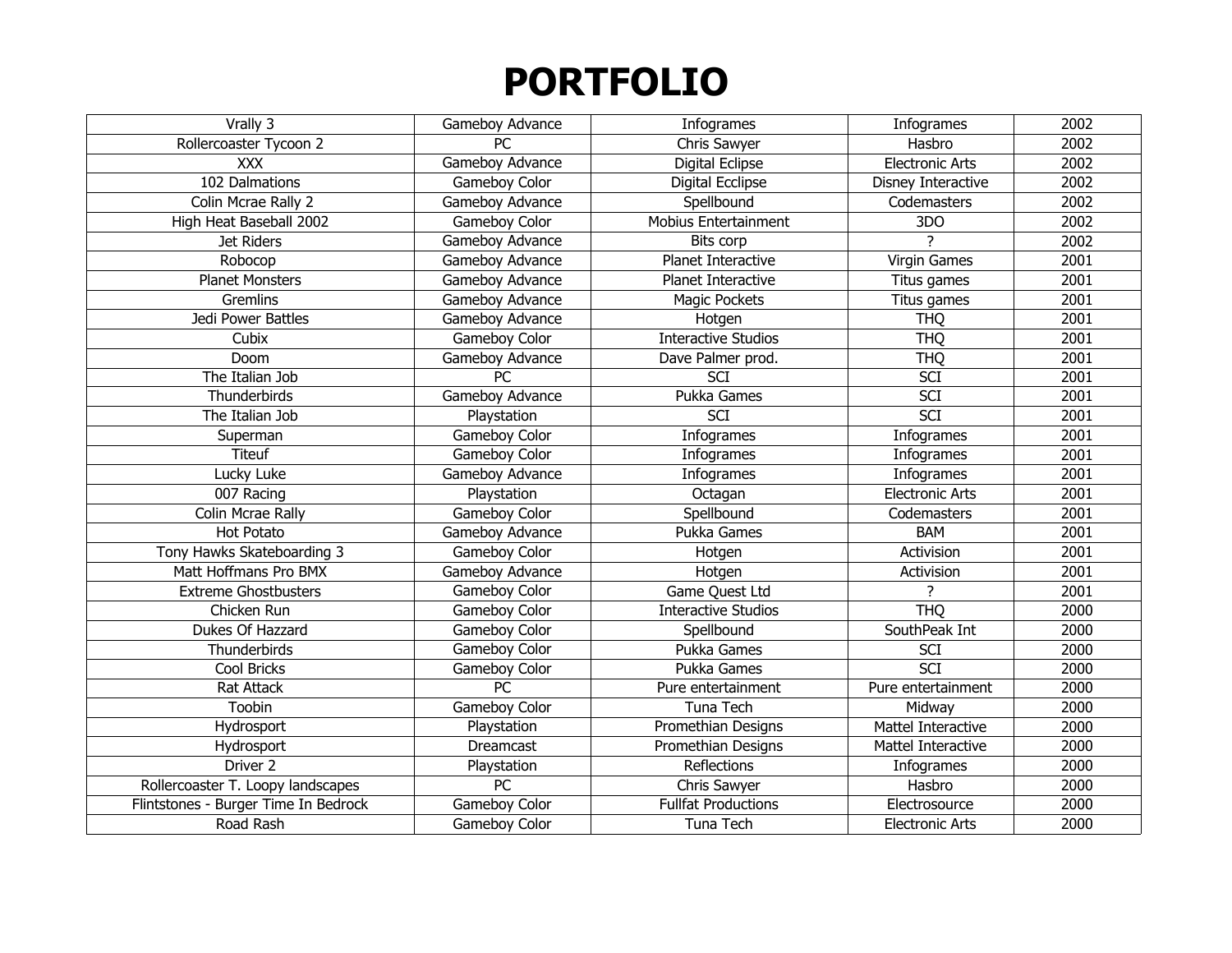| Olympics 2000             | N64             | A.T.D                      | Eidos             | 2000 |
|---------------------------|-----------------|----------------------------|-------------------|------|
| Jimmy Whites Qball 2      | $\overline{PC}$ | Awesome                    | Virgin            | 1999 |
| Jimmy Whites Qball 2      | Dreamcast       | Awesome                    | Virgin            | 1999 |
| Worms 2                   | $\overline{PC}$ | Team 17                    | Team 17           | 1999 |
| Carmageddon               | Gameboy Color   | <b>SCI</b>                 | <b>SCI</b>        | 1999 |
| <b>Rat Attack</b>         | N64             | Pure entertainment         | Mindscape         | 1999 |
| <b>Rat Attack</b>         | Playstation     | Pure entertainment         | Mindscape         | 1999 |
| Casper                    | Gameboy Color   | Interplay                  | Interplay         | 1999 |
| <b>Driver</b>             | Playstation     | <b>Reflections</b>         | Infogrames        | 1999 |
| Worms                     | Gameboy Color   | Rebellion                  | Infogrames        | 1999 |
| <b>Impossible Mission</b> | Gameboy Color   | Rebellion                  | Infogrames        | 1999 |
| Rollercoaster Tycoon      | PC              | Chris Sawyer               | Hasbro            | 1999 |
| <b>Magical Drop</b>       | Gameboy Color   | <b>Fullfat Productions</b> | Electrosource     | 1999 |
| Renegade Racers           | Playstation     | Interplay                  | <b>East Point</b> | 1999 |
| <b>Ghosts And Goblins</b> | Gameboy Color   | Digital Ecclipse           | Capcom            | 1999 |
| Three Lions               | PC              | Z Axis                     | Take 2            | 1998 |
| Glover                    | N64             | <b>Interactive Studios</b> | Hasbro            | 1998 |
| Glover                    | Playstation     | <b>Interactive Studios</b> | Hasbro            | 1998 |
| Abomination               | PC              | Hothouse                   | Eidos             | 1998 |
| Gangsters                 | $\overline{PC}$ | Hothouse                   | Eidos             | 1998 |
| <b>Cut Throats</b>        | $\overline{PC}$ | Hothouse                   | Eidos             | 1998 |
| <b>Bubble Bobble 2</b>    | Playstation     | East Point                 | Virgin Games      | 1997 |
| <b>Toy Story</b>          | <b>SNES</b>     | Psygnosis                  | Psygnosis         | 1997 |
| <b>Monster Trucks</b>     | PC              | <b>Reflections</b>         | Psygnosis         | 1997 |
| <b>Toy Story</b>          | Megadrive       | Psygnosis                  | Psygnosis         | 1997 |
| Startrek 25th Aniversiry  | Amiga           | Interplay                  | Interplay         | 1997 |
| Descent 2                 | <b>MAC</b>      | Interplay                  | Interplay         | 1997 |
| Alladin Win95             | PC              | <b>East Point</b>          | Virgin Games      | 1996 |
| Wrath Of Earth            | $\overline{PC}$ | Transend                   | Transend          | 1996 |
| Worms                     | <b>SNES</b>     | <b>East Point</b>          | Team 17           | 1996 |
| Grand Prix Manager 2      | PC              | Microprose                 | Microprose        | 1996 |
| Xcom Enemy Unknown        | Playstation     | Microprose                 | Microprose        | 1996 |
| Xcom Terror From The Deep | PC              | Microprose                 | Microprose        | 1996 |
| Crazy Bus                 | PC              | Dima Pavlovsky             | Marjaq            | 1996 |
| Descent                   | <b>MAC</b>      | Interplay                  | Interplay         | 1996 |
| Obelix Win95              | PC              | East Point                 | Infogrames        | 1996 |
| Zeewolf 2                 | Amiga           | <b>Binary Assylum</b>      | Empire            | 1996 |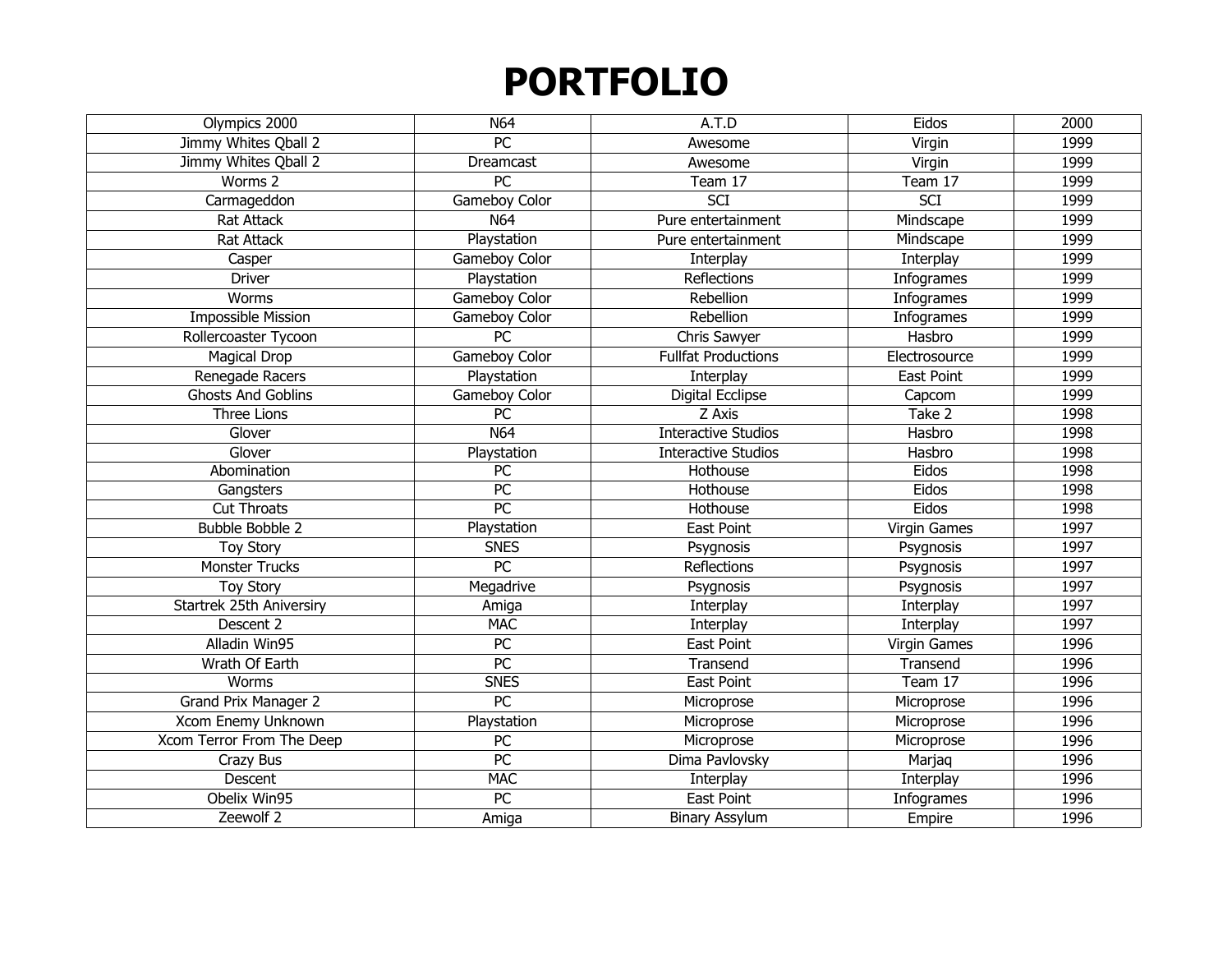| Sensible Golf             | PC                 | Sensible Software         | Virgin Games        | 1995 |
|---------------------------|--------------------|---------------------------|---------------------|------|
| Screamer                  | $\overline{PC}$    | <b>Virgin Games</b>       | Virgin Games        | 1995 |
| Primal Rage               | Amiga              | Probe                     | Unreleased          | 1995 |
| All Terain Racing         | Amiga              | Team 17                   | Team 17             | 1995 |
| Kingpin                   | Amiga              | Team 17                   | Team 17             | 1995 |
| Alien Breed               | PC                 | Team 17                   | Team 17             | 1995 |
| Colonization              | Amiga              | Microprose                | Microprose          | 1995 |
| Boo!                      | <b>SNES</b>        | Microprose                | Microprose          | 1995 |
| Hunt For Red October      | Amiga              | Images Design             | Grandslam           | 1995 |
| Hunt For Red October      | Atari ST           | Images Design             | Grandslam           | 1995 |
| Hunt For Red October      | Spectrum           | Images Design             | Grandslam           | 1995 |
| Hunt For Red October      | Amstrad            | Images Design             | Grandslam           | 1995 |
| Pinochio                  | <b>SNES</b>        | Virgin Games              | Disney Interactive  | 1995 |
| Pinochio                  | Megadrive          | Virgin Games              | Disney Interactive  | 1995 |
| Apache Gunship            | $\overline{PC}$    | Digital Integration       | Digital Integration | 1995 |
| Mig Soviet Fighter        | Amiga              | Codemasters               | Codemasters         | 1995 |
| Super Loopz               | Amiga              | Audiogenic                | Audiogenic          | 1995 |
| Road Runner               | <b>SNES</b>        | <b>Software Creations</b> | Acclaim             | 1995 |
| Terminator 2              | Amiga              | Probe                     | Acclaim             | 1995 |
| Road Runner               | Sega Gamegear      | Probe                     | Acclaim             | 1995 |
| Road Runner               | Sega Master System | Probe                     | Acclaim             | 1995 |
| Crash Dummies             | Amiga              | Virgin Games              | Virgin Games        | 1994 |
| Dragon                    | <b>SNES</b>        | Virgin Games              | Virgin Games        | 1994 |
| Dragon                    | Megadrive          | Virgin Games              | Virgin Games        | 1994 |
| Cannon Fodder             | <b>SNES</b>        | Virgin Games              | Virgin Games        | 1994 |
| Cannon Fodder             | Megadrive          | Virgin Games              | Virgin Games        | 1994 |
| Cannon Fodder             | Jaguar             | Virgin Games              | Virgin Games        | 1994 |
| Dragon                    | Jaguar             | Virgin Games              | Virgin Games        | 1994 |
| Lionking                  | Amiga              | Virgin Games              | Virgin Games        | 1994 |
| Lionking                  | PC                 | <b>Virgin Games</b>       | Virgin Games        | 1994 |
| Jimmy Whites Snooker      | Sega Megadrive     | Awesome                   | Virgin              | 1994 |
| <b>Street Racer</b>       | <b>SNES</b>        | Vivid Image               | <b>Ubisoft</b>      | 1994 |
| Alien Breed Tower Assault | Amiga              | Team 17                   | Team 17             | 1994 |
| Alien Breed Tower Assault | PC                 | Team 17                   | Team 17             | 1994 |
| Arcade Pool               | $\overline{PC}$    | Team 17                   | Team 17             | 1994 |
| Arcade Pool               | Amiga              | Team 17                   | Team 17             | 1994 |
| <b>Ultimate Bodyblows</b> | Amiga              | Team 17                   | Team 17             | 1994 |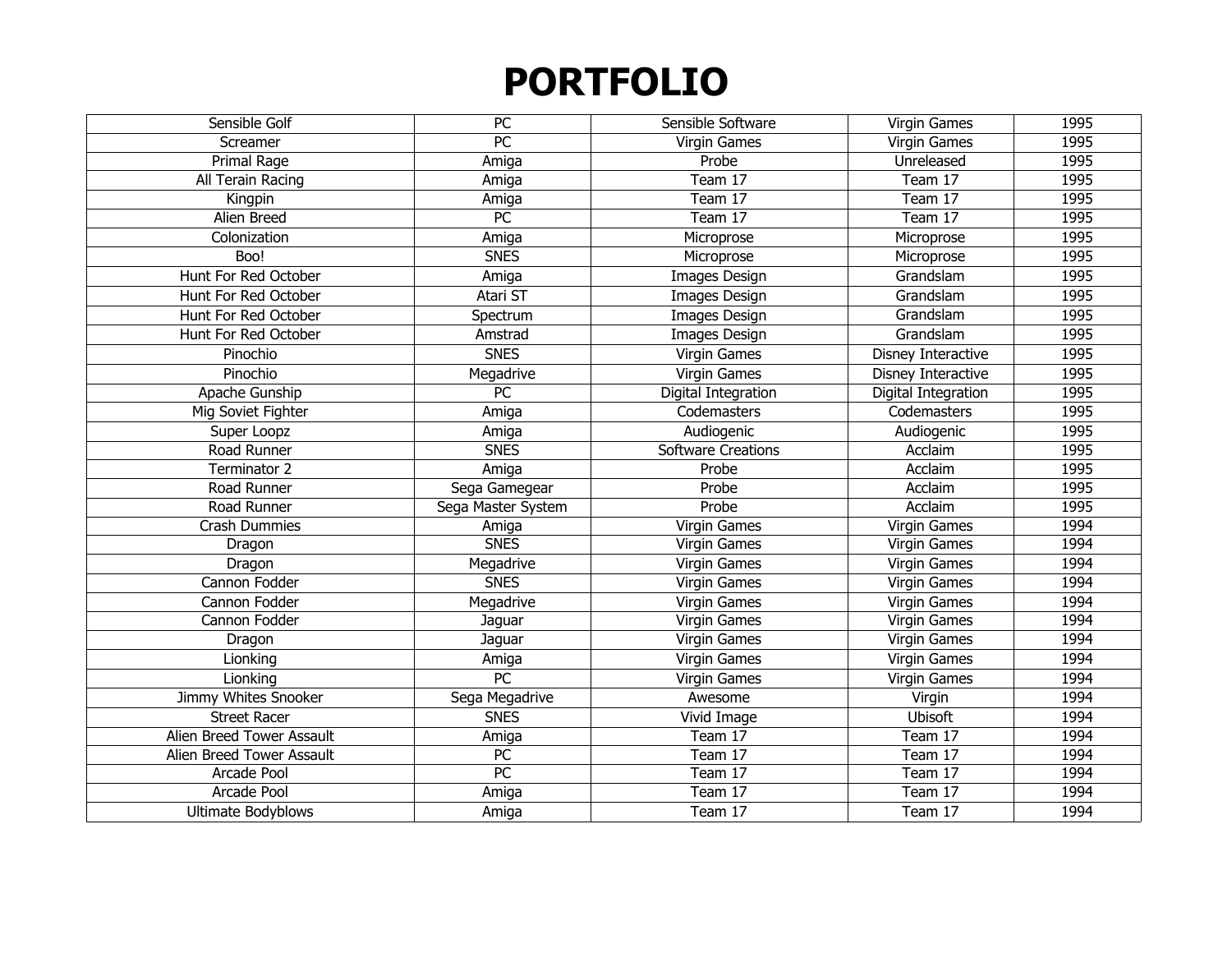| Ultimate Bodyblows          | Amiga CD32      | Team 17                   | Team 17              | 1994 |
|-----------------------------|-----------------|---------------------------|----------------------|------|
| Mr Tuff                     | <b>SNES</b>     | $\overline{SCI}$          | SCI                  | 1994 |
| Mortal Kombat II            | Amiga           | Probe                     | Probe                | 1994 |
| Tin Head                    | <b>SNES</b>     | Microprose                | Microprose           | 1994 |
| Subwars                     | Amiga           | Microprose                | Microprose           | 1994 |
| Dungeon Master II           | Amiga           | Interplay                 | Interplay            | 1994 |
| Zeewolf                     | Amiga           | <b>Binary Assylum</b>     | Empire               | 1994 |
| World Cup Striker           | <b>SNES</b>     | Elite Systems             | <b>Elite Systems</b> | 1994 |
| World Cup Striker Japan     | <b>SNES</b>     | Elite Systems             | Elite Systems        | 1994 |
| Fastfood Dizzy              | Amiga           | Codemasters               | Codemasters          | 1994 |
| Fastfood Dizzy              | Atari ST        | Codemasters               | Codemasters          | 1994 |
| Prince Of The Yolk Folk     | Amiga           | Codemasters               | Codemasters          | 1994 |
| Prince Of The Yolk Folk     | C64             | Codemasters               | Codemasters          | 1994 |
| Prince Of The Yolk Folk     | Spectrum        | Codemasters               | Codemasters          | 1994 |
| Prince Of The Yolk Folk     | Amstrad         | Codemasters               | Codemasters          | 1994 |
| Rockstar Ate My Hamster     | Amiga           | Codemasters               | Codemasters          | 1994 |
| <b>Bignose Bounces Back</b> | Amiga           | Codemasters               | Codemasters          | 1994 |
| Tom & Jerry                 | <b>SNES</b>     | <b>Software Creations</b> | Acclaim              | 1994 |
| Terminator 2                | Gameboy Color   | Probe                     | Acclaim              | 1994 |
| The Lost Vikings            | Amiga           | Interplay                 | Interplay            | 1993 |
| Goal!                       | Atari ST        | Dino Dini                 | Virgin               | 1993 |
| Mortal Kombat               | <b>PC</b>       | Probe                     | Virgin               | 1993 |
| Mortal Kombat               | Amiga           | Probe                     | Virgin               | 1993 |
| Goal!                       | Amiga           | Dino Dini                 | Virgin               | 1993 |
| Goal!                       | PC              | Dino Dini                 | Virgin               | 1993 |
| Frontier                    | Atari ST        | Gametek                   | Virgin               | 1993 |
| Goal!                       | Atari ST        | Dino Dini                 | Virgin               | 1993 |
| Noddy                       | Amiga           | The Learning Curve        | The Learning Curve   | 1993 |
| Alien Breed 2               | Amiga           | Team 17                   | Team 17              | 1993 |
| <b>Body Blows</b>           | Amiga           | Team 17                   | Team 17              | 1993 |
| <b>Body Blows Galactic</b>  | $\overline{PC}$ | Team 17                   | Team 17              | 1993 |
| <b>Body Blows Galactic</b>  | Amiga           | Team 17                   | Team 17              | 1993 |
| Overdrive                   | Amiga           | Team 17                   | Team 17              | 1993 |
| Project X                   | $\overline{PC}$ | Team 17                   | Team 17              | 1993 |
| Superfrog                   | Amiga           | Team 17                   | Team 17              | 1993 |
| Lawnmower Man               | <b>SNES</b>     | SCI                       | SCI                  | 1993 |
| <b>Impossible Mission</b>   | <b>SNES</b>     | <b>Teque London</b>       | Microprose           | 1993 |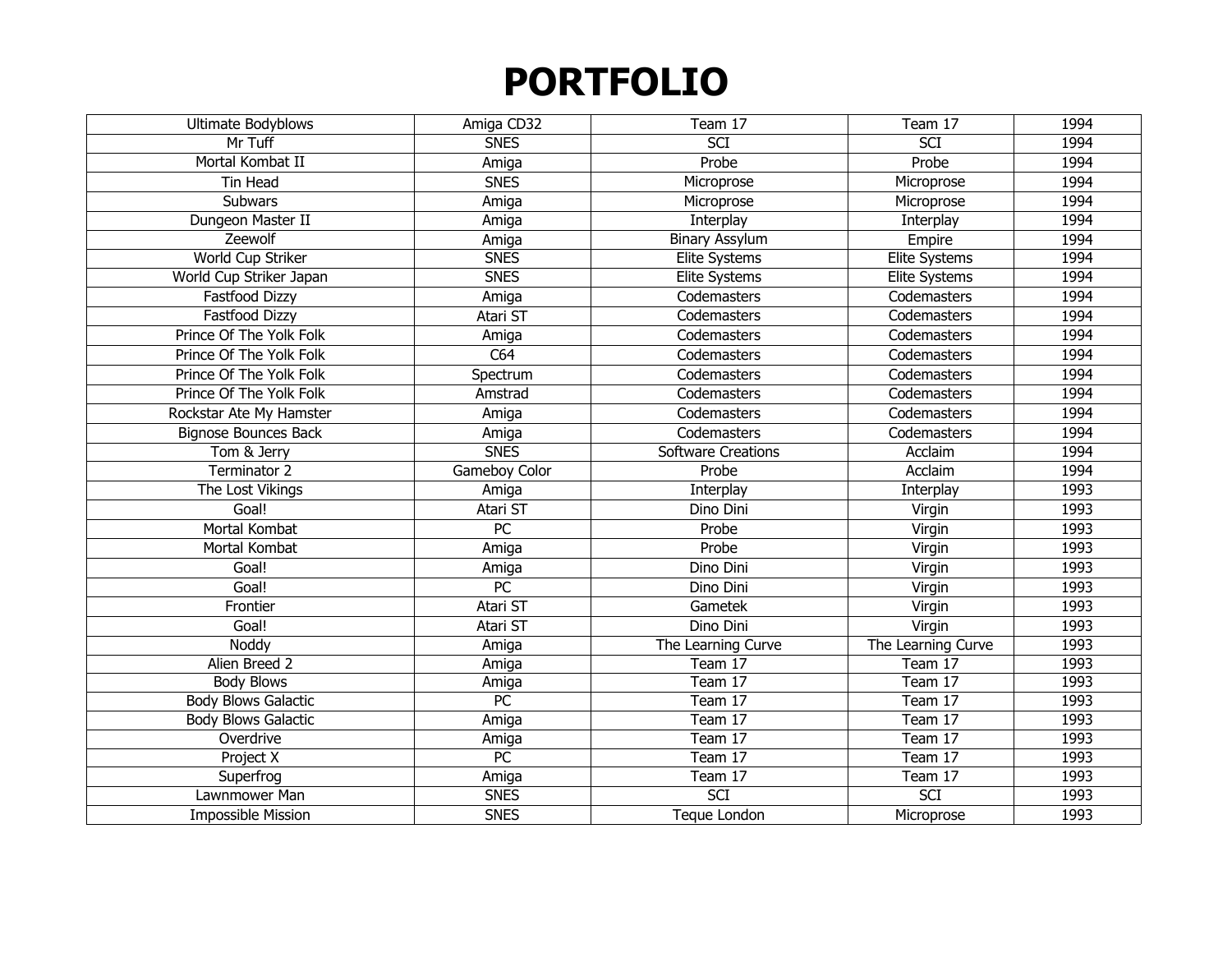| CJ's Elephant Antics            | Amiga      | Codemasters | Codemasters | 1993 |
|---------------------------------|------------|-------------|-------------|------|
| <b>Bignose The Caveman</b>      | Amiga      | Codemasters | Codemasters | 1993 |
| CJ In The USA                   | Amiga      | Codemasters | Codemasters | 1993 |
| Pro Boxing Simulator            | Amiga      | Codemasters | Codemasters | 1993 |
| Pro Boxing Simulator            | Atari ST   | Codemasters | Codemasters | 1993 |
| Spellfire the sorcerer          | Amiga      | Codemasters | Codemasters | 1993 |
| Spellfire the sorcerer          | Atari ST   | Codemasters | Codemasters | 1993 |
| <b>Slicks</b>                   | C64        | Codemasters | Codemasters | 1993 |
| <b>Mean Machines</b>            | C64        | Codemasters | Codemasters | 1993 |
| Dizzy Down The Rapids           | C64        | Codemasters | Codemasters | 1993 |
| Dizzy Down The Rapids           | Spectrum   | Codemasters | Codemasters | 1993 |
| Dizzy Down The Rapids           | Amstrad    | Codemasters | Codemasters | 1993 |
| Seymour Goes To Hollywood       | Amiga      | Codemasters | Codemasters | 1993 |
| Seymour Goes To Hollywood       | Spectrum   | Codemasters | Codemasters | 1993 |
| Seymour Goes To Hollywood       | Amstrad    | Codemasters | Codemasters | 1993 |
| Seymour Goes To Hollywood       | C64        | Codemasters | Codemasters | 1993 |
| Sergeant Seymour Robocop        | C64        | Codemasters | Codemasters | 1993 |
| Sergeant Seymour Robocop        | Amiga      | Codemasters | Codemasters | 1993 |
| Robin Hood Legend Quest         | Amiga      | Codemasters | Codemasters | 1993 |
| Bubble & Squeek                 | Amiga      | Audiogenic  | Audiogenic  | 1993 |
| Bubble & Squeek                 | Amiga CD32 | Audiogenic  | Audiogenic  | 1993 |
| <b>Slightly Magic</b>           | Amiga      | Codemasters | Codemasters | 1992 |
| <b>Slightly Magic</b>           | Atari ST   | Codemasters | Codemasters | 1992 |
| <b>Slightly Magic</b>           | Spectrum   | Codemasters | Codemasters | 1992 |
| Slightly Magic                  | Amstrad    | Codemasters | Codemasters | 1992 |
| <b>Slightly Magic</b>           | C64        | Codemasters | Codemasters | 1992 |
| Project X                       | Amiga      | Team 17     | Team 17     | 1992 |
| Superfrog                       | Amiga      | Team 17     | Team 17     | 1992 |
| Assassin                        | Amiga      | Team 17     | Team 17     | 1992 |
| Superfrog                       | PC         | Team 17     | Team 17     | 1992 |
| Alien Breed Special Edition     | Amiga      | Team 17     | Team 17     | 1992 |
| <b>Assassin Special Edition</b> | Amiga      | Team 17     | Team 17     | 1992 |
| Indy Heat                       | Amiga      | Storm       | Sales Curve | 1992 |
| Dojo Dan                        | Amiga      | Psionic     | Europress   | 1992 |
| Rampart                         | C64        | Domark      | Domark      | 1992 |
| Fantasy World Dizzy             | Amiga      | Codemasters | Codemasters | 1992 |
| Fantasy World Dizzy             | Atari ST   | Codemasters | Codemasters | 1992 |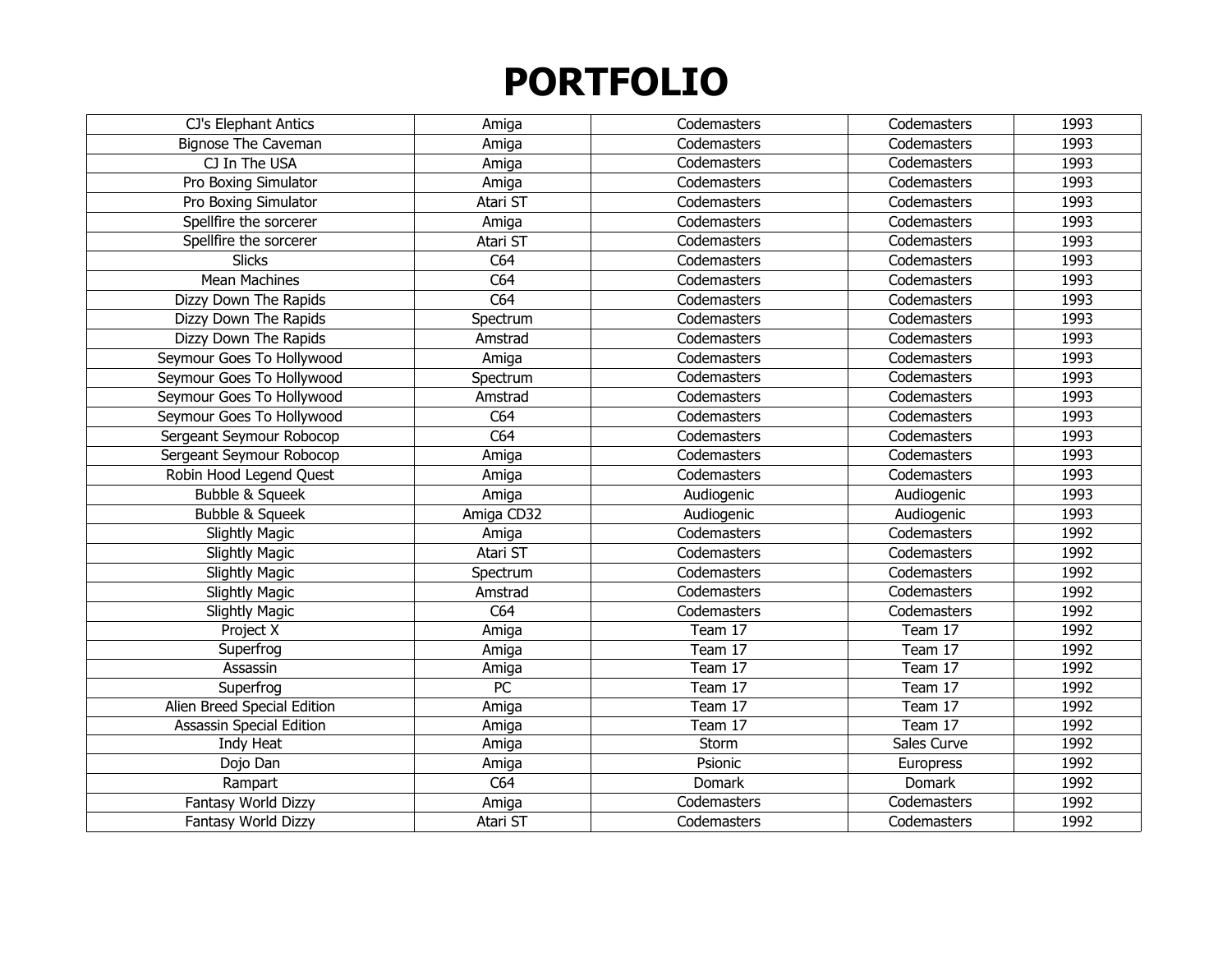| Rockstar Ate My Hamster   | Atari ST   | Codemasters    | Codemasters    | 1992 |
|---------------------------|------------|----------------|----------------|------|
| Murray Mouse              | C64        | Codemasters    | Codemasters    | 1992 |
| Big Run                   | Amiga      | Sales Curve    | Codemasters    | 1992 |
| Linus Spacehead           | <b>NES</b> | Codemasters    | Codemasters    | 1992 |
| Pro Bassball Simulator    | <b>NES</b> | Codemasters    | Codemasters    | 1992 |
| <b>Bignose Freaks Out</b> | <b>NES</b> | Codemasters    | Codemasters    | 1992 |
| <b>Dizzy</b>              | <b>NES</b> | Codemasters    | Codemasters    | 1992 |
| Captain Dynamo            | C64        | Codemasters    | Codemasters    | 1992 |
| Robin Hood Legend Quest   | C64        | Codemasters    | Codemasters    | 1992 |
| Super Seymour             | C64        | Codemasters    | Codemasters    | 1992 |
| Wild West Seymour         | C64        | Codemasters    | Codemasters    | 1992 |
| Wild West Seymour         | Spectrum   | Codemasters    | Codemasters    | 1992 |
| Wild West Seymour         | Amstrad    | Codemasters    | Codemasters    | 1992 |
| <b>Full Contact</b>       | Amiga      | Team 17        | Team 17        | 1991 |
| Spacegun                  | Amiga      | Images Design  | Ocean          | 1991 |
| Pro Soccer Simulator      | <b>NES</b> | Codemasters    | Codemasters    | 1991 |
| Kamikaze                  | Amiga      | Codemasters    | Codemasters    | 1991 |
| Kamikaze                  | Atari ST   | Codemasters    | Codemasters    | 1991 |
| Spellbound Dizzy          | Amiga      | Codemasters    | Codemasters    | 1991 |
| Spellbound Dizzy          | C64        | Codemasters    | Codemasters    | 1991 |
| Spellbound Dizzy          | Amstrad    | Codemasters    | Codemasters    | 1991 |
| Spellbound Dizzy          | Spectrum   | Codemasters    | Codemasters    | 1991 |
| Super Seymour             | Amiga      | Codemasters    | Codemasters    | 1991 |
| Super Seymour             | Atari ST   | Codemasters    | Codemasters    | 1991 |
| Road Riot                 | Amiga      | Codemasters    | Codemasters    | 1991 |
| Road Riot                 | Atari ST   | Codemasters    | Codemasters    | 1991 |
| 1st Division Manager      | Amiga      | Codemasters    | Codemasters    | 1991 |
| 1st Division Manager      | Atari ST   | Codemasters    | Codemasters    | 1991 |
| Tilt                      | Amiga      | Codemasters    | Codemasters    | 1991 |
| Panic Dizzy               | C64        | Codemasters    | Codemasters    | 1991 |
| Plexu                     | Amiga      | <b>Newline</b> | <b>Newline</b> | 1990 |
| Wonderland                | Amiga      | <b>Newline</b> | <b>Newline</b> | 1990 |
| <b>AMOS</b>               | Amiga      | Mandarin       | Mandarin       | 1990 |
| Liverpool                 | Amiga      | Grandslam      | Grandslam      | 1990 |
| Boomerang Kid             | <b>NES</b> | Codemasters    | Codemasters    | 1990 |
| Italia 90                 | Amiga      | Codemasters    | Codemasters    | 1990 |
| <b>Mean Machines</b>      | C64        | Codemasters    | Codemasters    | 1990 |